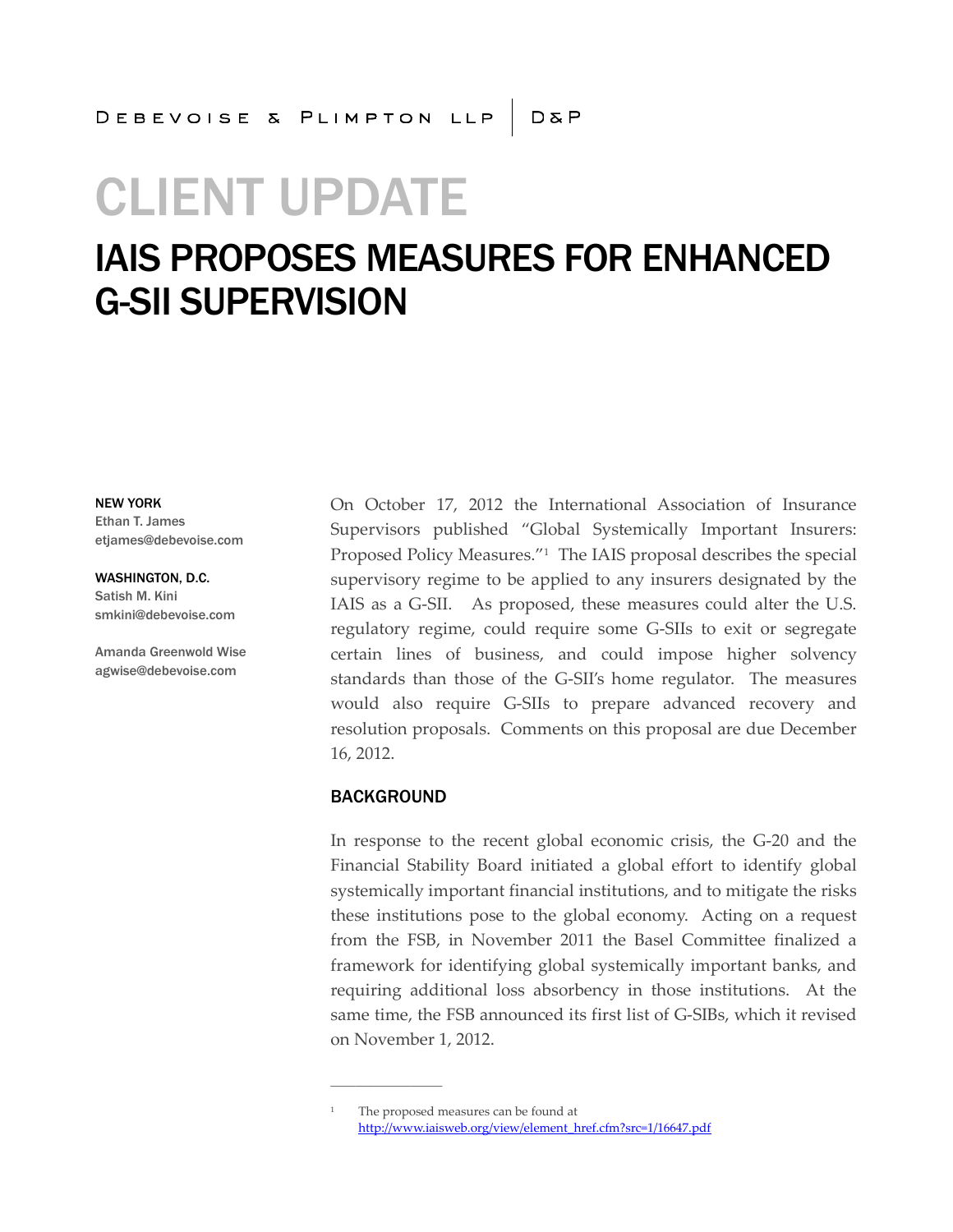The FSB assigned IAIS the task of identifying global systemically important insurers, and suggesting how to mitigate the risks G-SIIs pose to the global economy. In May of this year, the IAIS proposed an assessment methodology "to identify any insurers whose distress or disorderly failure, because of their size, complexity and interconnectedness, would cause significant disruption to the global financial system and economic activity." On September 21, 2012, the IAIS published its proposed resolution of the issues raised by comments on the assessment methodology.

As part of its plan to identify G-SIIs, IAIS sent two separate data requests to a selected group of insurers worldwide, including, we believe, fourteen in the United States. Some time between now and early 2013, FIO and the appropriate state regulators may reach out to companies the IAIS has identified as potential G-SIIs for information in addition to the data call submissions. The IAIS intends to designate its first G-SIIs by April 2013.

The IAIS does not have the power to implement these measures on its own. Each G-SII's home jurisdiction would need to adopt and enforce the measures to give them the force of law.

## PROPOSED POLICY MEASURES

The G-SII measures are based on the premise that the traditional insurance business model is not inherently systemically important. Systemic risk attributable to insurers, according to the IAIS, arises in two ways. The first the IAIS calls "non-traditional and noninsurance," or NTNI, activities. Although IAIS in its proposed G-SII assessment measures provided some insight into what might be NTNI activities, it has not taken a conclusive and comprehensive position on the issue and the proposed measures do not add new insight.

The second identified source of systemic risk is interconnectedness. As with the NTNI activities, this proposal does not elaborate on the interconnectedness indicia already published in the proposed assessment methodology.

The proposed measures address these risks in three ways. First, the measures call for strong consolidated group-wide supervision, with supervisory powers over not just the insurance activities of a diversified financial institution, but also over other lines of business and, importantly, including the ability to prohibit, curtail, or separate activities that contribute to a G-SII's systemic importance. Second, the insurer must plan in advance for recovery or reorganization. Third, the IAIS proposes requiring a "higher loss absorption capacity" potentially in excess of the solvency reserves required by the G-SII's home jurisdiction.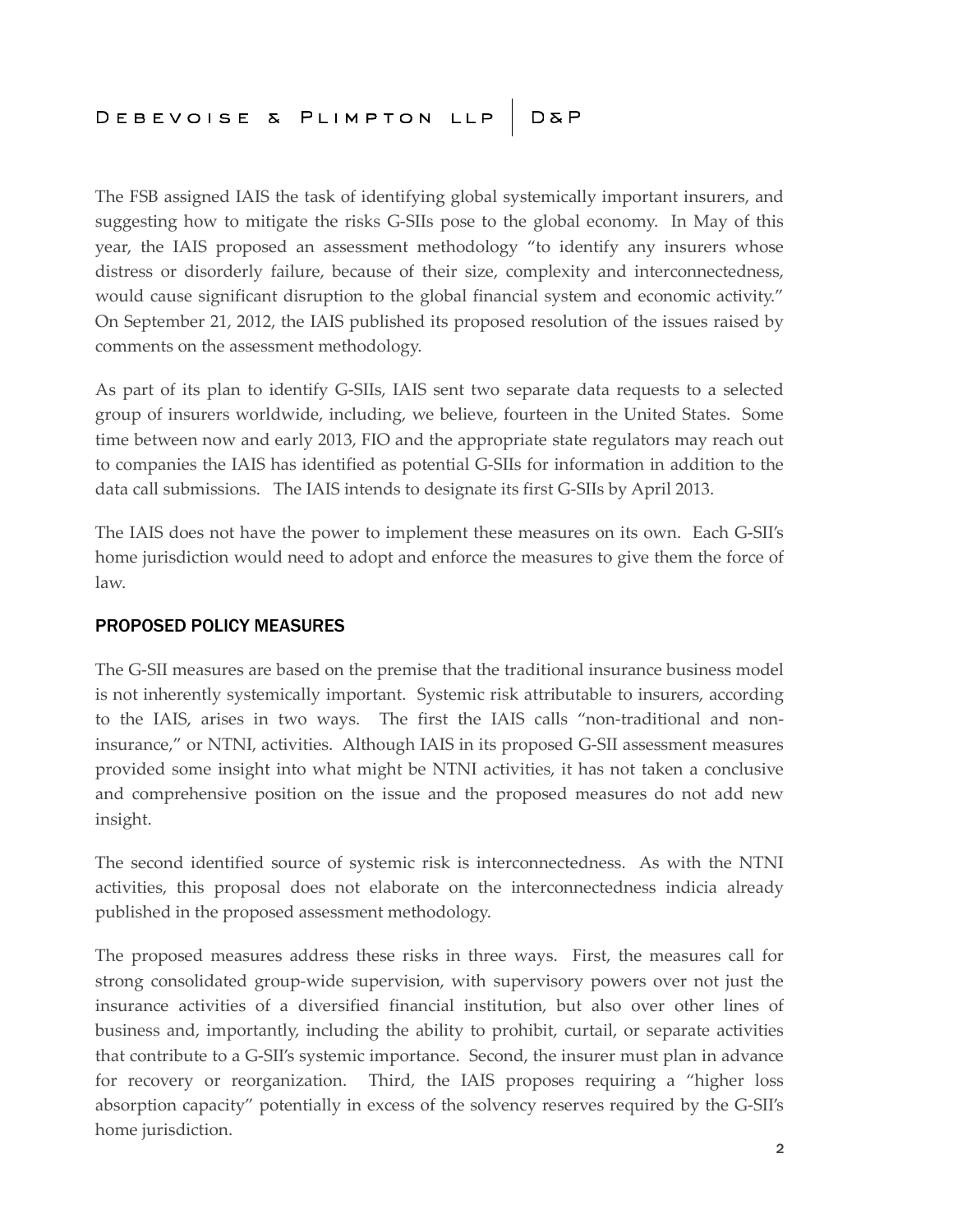■ Consolidated Group-wide Supervision: The IAIS recognizes that implementation of these measures will require "strong cooperation" among authorities. While application of the Insurance Core Principles and the measures ultimately agreed to in ComFrame will serve as the foundation for this cooperation, the IAIS measures call for each G-SII to have a supervisor with direct authority over group entities, including parents and affiliates.

Implementation of consolidated group-wide supervision might involve fundamental structural changes to U.S. regulation. Generally, insurance is regulated by the states, while the federal government supervises certain bank, savings-and-loan, brokerage, and other financial activities. For non-bank institutions designated as domestic SIFIs by the FSOC, the Federal Reserve Board will have some consolidated supervisory functions. For other institutions, it could result in one state insurance regulator ceding primary supervisory authorities to another state regulator, or, potentially, to a federal or foreign regulator. The United States would have to revise its existing regulations and institutions to create a single consolidated group supervisor for G-SIIs, which could have deep implications for the U.S. regulatory regime. It could also, at least in the short term, create great regulatory uncertainty.

The proposed IAIS measures would allow the group-wide supervisor to require a G-SII to separate, reduce, or eliminate its NTNI activities from its traditional insurance business. The result could be a regulatory override of business decisions, as well a restriction on insurers' ability to innovate and diversify. It could result in market disruptions, and reduce consumers' access to a wide variety of financial products and services.

- Effective Resolution: IAIS also proposes requiring G-SIIs to plan for their own financial distress or resolution. Much like Dodd-Frank's requirement that national SIFIs prepare "living wills" these policy measures mandate that a G-SII have a recovery and resolution plan, as well as a pre-identified crisis management group. The IAIS measures take the further step of calling for adoption of institution-specific cross-border cooperation agreements. The measures suggest that IAIS may issue a template for assessing resolvability of G-SIIs.
- Higher Loss Absorption: The measures will require "higher loss absorption," which could be at the group level, at the entity level, or both. HLA is a solvency standard, which the IAIS could apply in addition to existing local solvency regimes. HLA levels will be based on solvency control levels memorialized in the IAIS "insurance core principles" as well as those under discussion in the ComFrame process. This release is not sufficiently detailed to determine how the HLA standard would compare to